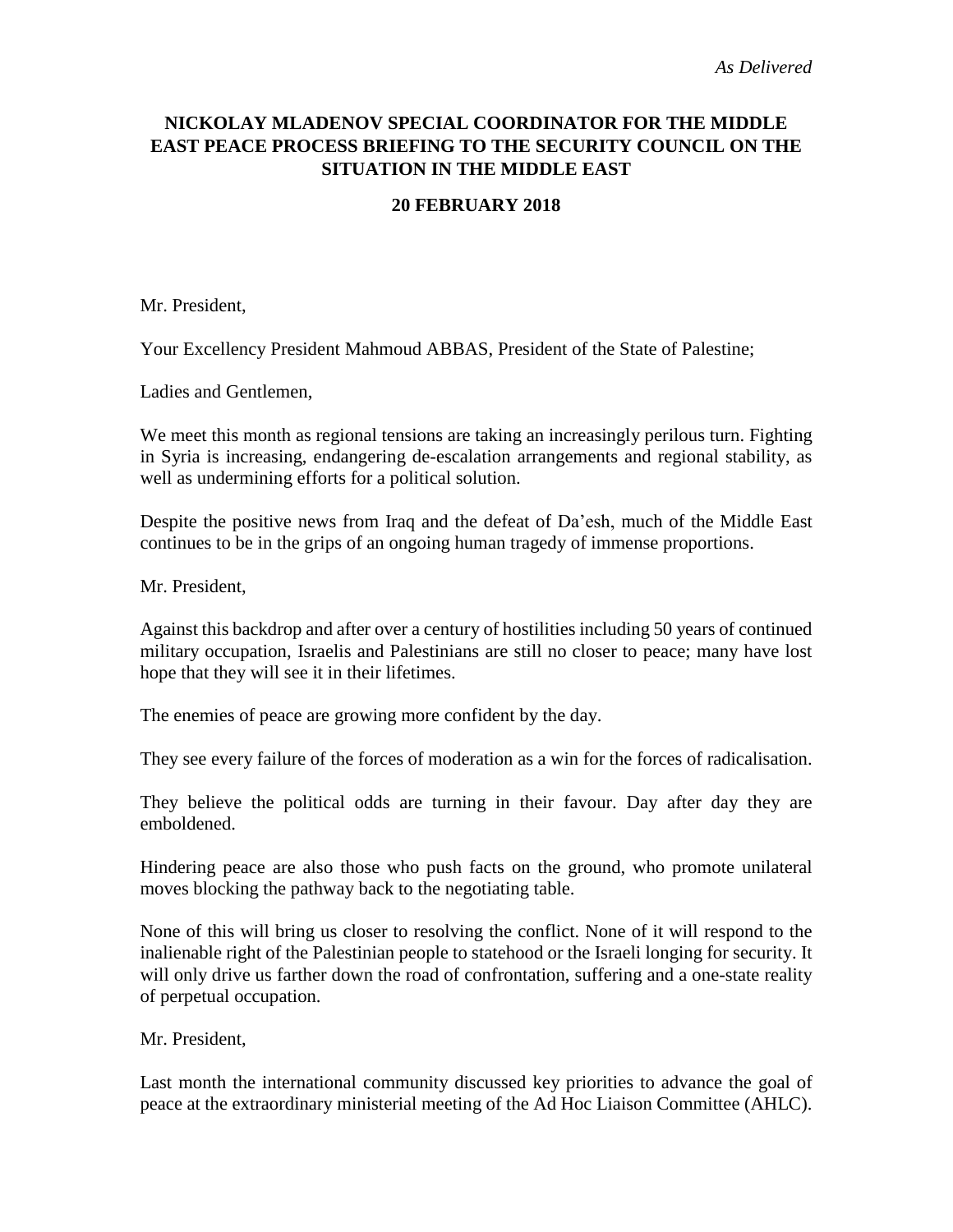At the meeting, I was encouraged by widespread, unequivocal messages reaffirming support for the two-state solution, in line with relevant UN resolutions, and the need to resume meaningful negotiations over all final status issues, including the status of Jerusalem.

Participants also made a critical commitment to undertake efforts to address the humanitarian crisis in Gaza, including support for projects focused on water, electricity and economic recovery.

My message to all was clear: first, we must clearly reaffirm that sustainable peace requires a two-state solution, one that can only be achieved through a negotiated process. Israelis and Palestinians have defined the final status issues and only they, together, can determine their resolution.

Second, efforts must continue to seek implementation of concrete and transformative steps on the ground – including ending Israeli settlement expansion and advancing policy shifts particularly in Area C of the West Bank – consistent with a transition to greater Palestinian civil authority, as called for in the 2016 report of the Middle East Quartet.

Third, the Palestinian Authority must continue to advance institution-building and service delivery to the Palestinian people and work towards bringing Gaza back under its control.

And lastly, it is critical that any future peace proposal focus on the two-state solution and all final status issues as per prior agreements and relevant United Nations resolutions. A failure to do so could have dangerous repercussions.

Mr. President,

Maintaining support for Palestine refugees is fundamental to the pursuit of peace and stability in the region. I reiterate my ongoing concern over UNRWA's sizeable funding shortfall, despite the welcome flexibility of some Member States in accelerating the disbursement of their funding commitments. In addition, the emergency appeals launched on 30 January seek to raise US\$ 800 million for the West Bank and Gaza, as well as for the Syria regional crisis, to meet the essential needs of some 1.5 million highly vulnerable people. I encourage Member States to consider urgently providing new funding for UNRWA's critical requirements.

As the peace process falters and the gulf between the two sides widens, Palestinians and Israelis continue to suffer the violent consequences on the ground.

Seven Palestinians were killed by Israeli security forces in various incidents across the occupied Palestinian territory and one Israeli civilian was stabbed and killed by a Palestinian in the West Bank.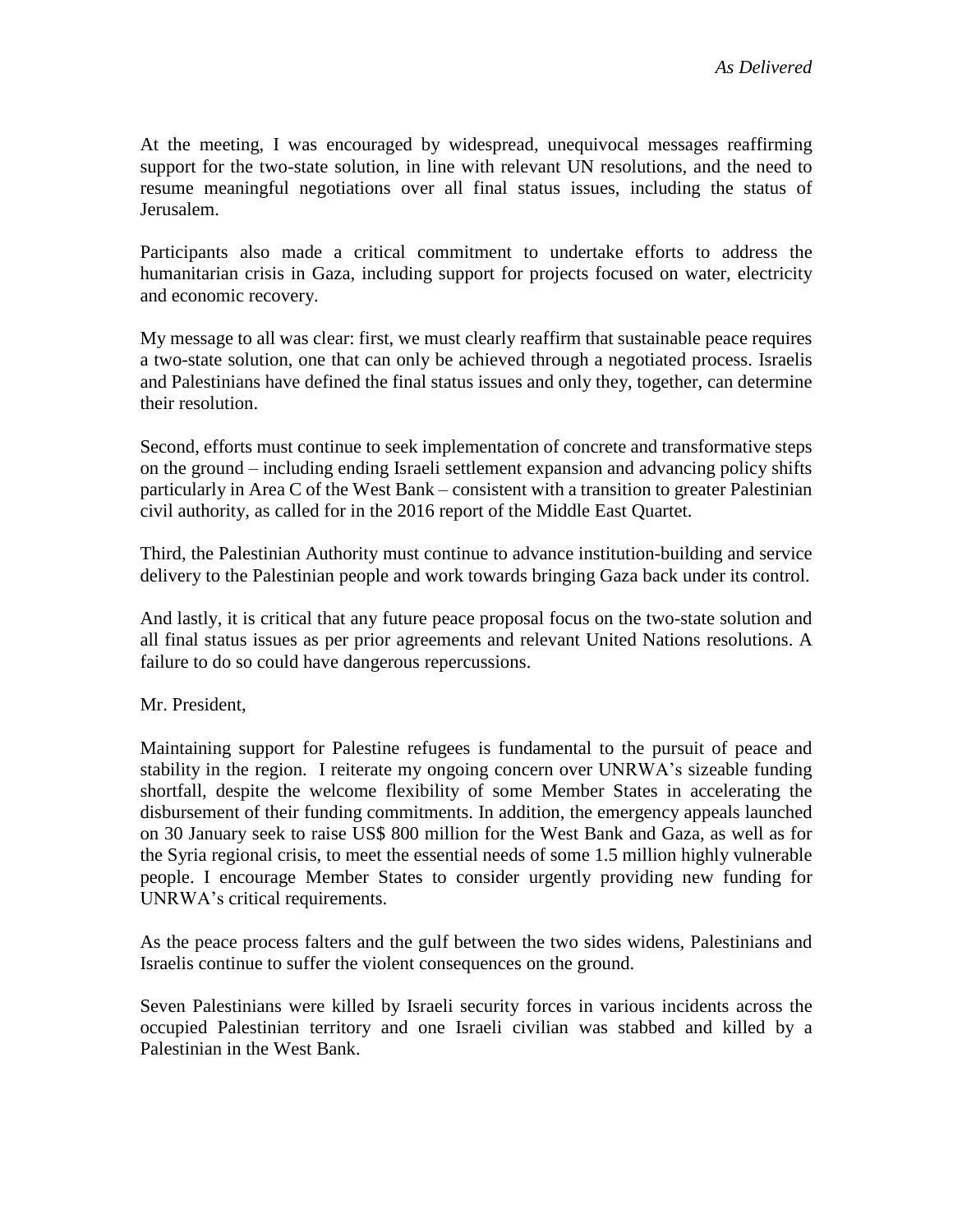Three of the Palestinians killed died during violent clashes with security forces, one a 16 year-old was shot near Ramallah. He was the fourth child killed under such circumstances since the beginning of the year.

I once again emphasize that the use of force must be calibrated and that lethal force should only be used as a last resort, with any resulting fatalities properly investigated by the authorities. I urge Israeli security forces to exercise maximum restraint to avoid casualties under such circumstances.

I call upon all sides to reject violence, condemn terror, ensure accountability and work to reduce tensions.

In recent days we have also witnessed dangerous security incidents in and around Gaza. On 17 February four Israeli soldiers were wounded by an improvised explosive device placed at the Gaza fence. This was followed by Israeli airstrikes on some 18 Hamas targets, while Palestinian militants fired two rockets into Israel – one causing damage to a house in the Sha'ar Hanegev Regional Council. Two Palestinian teens were killed by Israeli security forces while reportedly attempting to approach the fence.

Prior to this latest flare-up during the course of the past month, three more rockets were fired towards Israel, with two Israeli retaliatory strikes, all without injuries.

I encourage the international community to join the UN in calling on militants in Gaza to refrain from such provocations and end the building of tunnels and the firing of rockets towards Israel. Such actions, and the response they elicit, only risk the lives of Palestinians and Israelis, undermine peace efforts and increase the likelihood of another devastating conflict.

I also take the opportunity to note the need to resolve the matter of the missing Israeli soldiers and civilians that are being held in Gaza.

Two additional incidents, Mr. President, highlight the risk of escalation and the need for continued Israeli-Palestinian security coordination. These were the discovery of 12 roadside bombs in the West Bank on 26 January and the foiled attempt on 4 February, to smuggle a dual-use component used to make explosives into Gaza within a shipment of medical equipment.

I also note that the trial of 17-year-old Palestinian girl Ahed Tamimi started on 13 February behind closed doors. She has been detained on remand for two months to date. As stated in my last briefing, the detention of a child must only be used as a measure of last resort and for the shortest possible time.

Mr. President,

Throughout the reporting period Israel's illegal settlement-related activities continued unabated. In response to last month's killing of a resident of the illegal Havat Gilad outpost,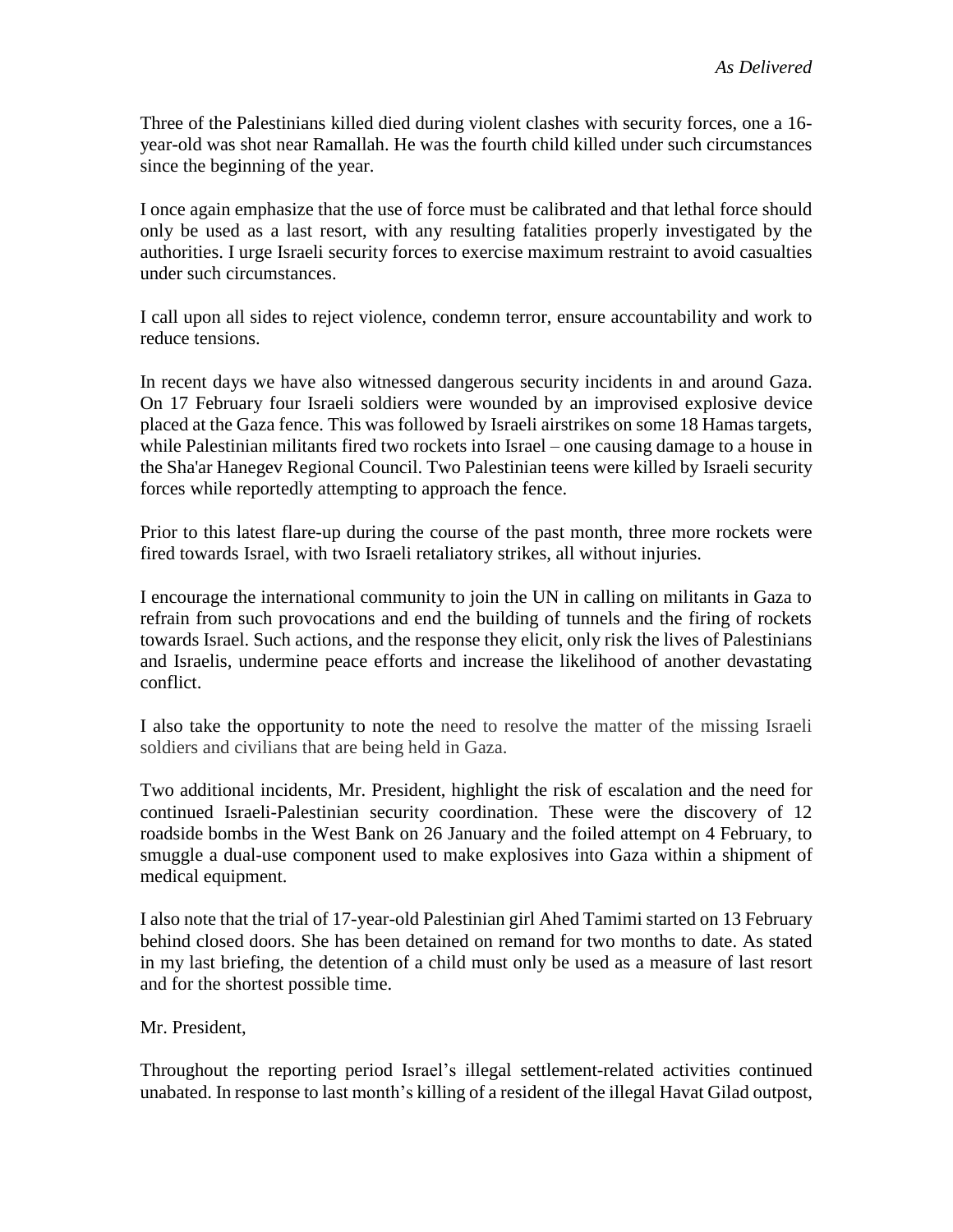on February 4th, Israel approved the establishment of a new settlement to absorb its residents. I strongly denounce the expansion of the settlement enterprise as compensation for Israeli deaths.

Settlement construction is not a morally appropriate way to respond to murder.

On February  $12<sup>th</sup>$ , Israel also advanced two settlement plans for some 85 housing units near Bethlehem. I reiterate the long-standing UN position that all settlement-related activities are illegal under international law and are a substantial obstacle to peace; and I call on Israel to seize and reverse such policies.

Mr. President,

Demolition and seizure of Palestinian-owned structures also continued, with 31 structures affected, resulting in 33 Palestinians displaced. Particularly concerning was the demolition of two donor-funded classrooms serving Palestinian children in the Bedouin community of Abu Nuwar. This is the sixth demolition or confiscation in the school since February 2016.

Overall, according to OCHA, 44 schools in the occupied West Bank are currently at risk of demolition. I urge Israel to cease this practice.

Mr. President,

I briefed you last week on the situation in Gaza. Month after month, we have raised the alarm about the humanitarian, economic and ecological calamity underway. It bears repeating that the situation is unsustainable.

Continuing power cuts of up to 20 hours per day severely undermine the provision of basic services. Without additional immediate fuel deliveries, the situation could deteriorate with dramatic consequences.

I reiterate the Secretary-General's appreciation to the United Arab Emirates and to the State of Qatar for their support to deal with this emergency. Their immediate response to our appeal has helped stave off a further deterioration.

I am encouraged by the trilateral meeting I had last week with Palestinian Prime Minister Hamdallah and Israel's Coordinator of Government Activities in the Territories, Major General Mordechai in which we focused on the humanitarian problems in Gaza. Both sides reaffirmed their commitment to the temporary Gaza Reconstruction Mechanism and agreed on the need for a joint review to improve its functionality, transparency and predictability.

## Mr. President,

As the humanitarian crisis in Gaza escalates, the implementation of the Egyptian-brokered intra-Palestinian agreement has stalled. Absent immediate steps to address the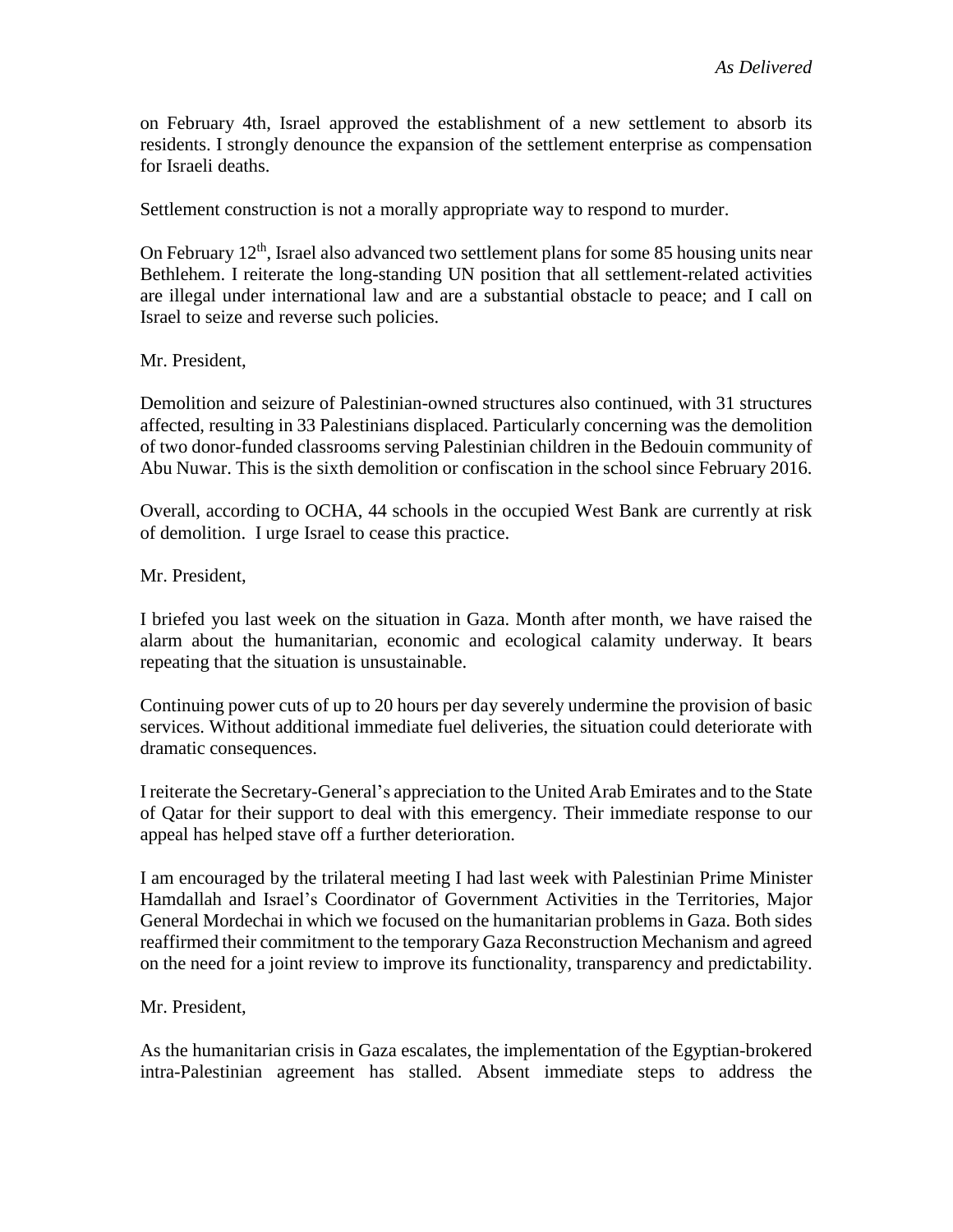humanitarian crisis and to revive the economy, we will face a total institutional and economic collapse in Gaza. This is not an alarmist prediction Mr. President – it is a fact.

I welcome the proposal of the Palestinian Government to incorporate into its 2018 budget some 20,000 civil service employees in Gaza. A positive outcome, however, is contingent, *inter alia*, upon the collection of taxes, the payment of salaries, the return of the Government administration, and ultimately, security control of Gaza.

I urge all sides to intensify their engagement and to move forward in this process.

Mr. President,

For a decade two million people have lived under the full control of Hamas with crippling Israeli closures and movement and access restrictions. Throughout this period the international community has provided aid and humanitarian assistance to alleviate the suffering and to rebuild what was destroyed in three devastating conflicts.

It is time to break this cycle. It is time to return Gaza back to the control of the legitimate Palestinian Authority, for there can be no Palestinian state without Palestinian unity.

Those who stand in the way of reconciliation hurt the Palestinian national cause and the price will be paid by generations of ordinary people.

Mr. President,

The security situation on the Golan is also of growing concern. A worrying escalation occurred on February 10th, when Israeli Defence Forces destroyed what they identified as an Iranian Unmanned Aerial Vehicle which had reportedly entered its airspace from Syria. Shortly thereafter, Israeli aircraft targeted a Syrian airbase. During the attack, one Israeli jet was hit injuring two pilots, which further prompted Israel to attack what it described as "12 military objectives" inside Syria. I urge all sides to work towards easing tensions in this highly volatile area.

Turning briefly to Lebanon. Heightened rhetoric was exchanged between Israel and Lebanon over disputed maritime areas. The United Nations continues to call on the sides to act responsibly, avoid security risks and explore with the support of the United Nations ways to resolve the issue.

Preparations continue for May parliamentary elections in Lebanon and for the upcoming Rome II and Cedre conferences to support the security sector and economy, respectively on 15 March and 5 April.

While the situation was generally quiet in the UNIFIL area of operation, heightened rhetoric relating to the Israeli Defense Forces proposed constructions in Lebanese "reservation areas" south of the Blue Line continued. The planned construction commenced in non-reservation areas on 7 February with no incidents reported.